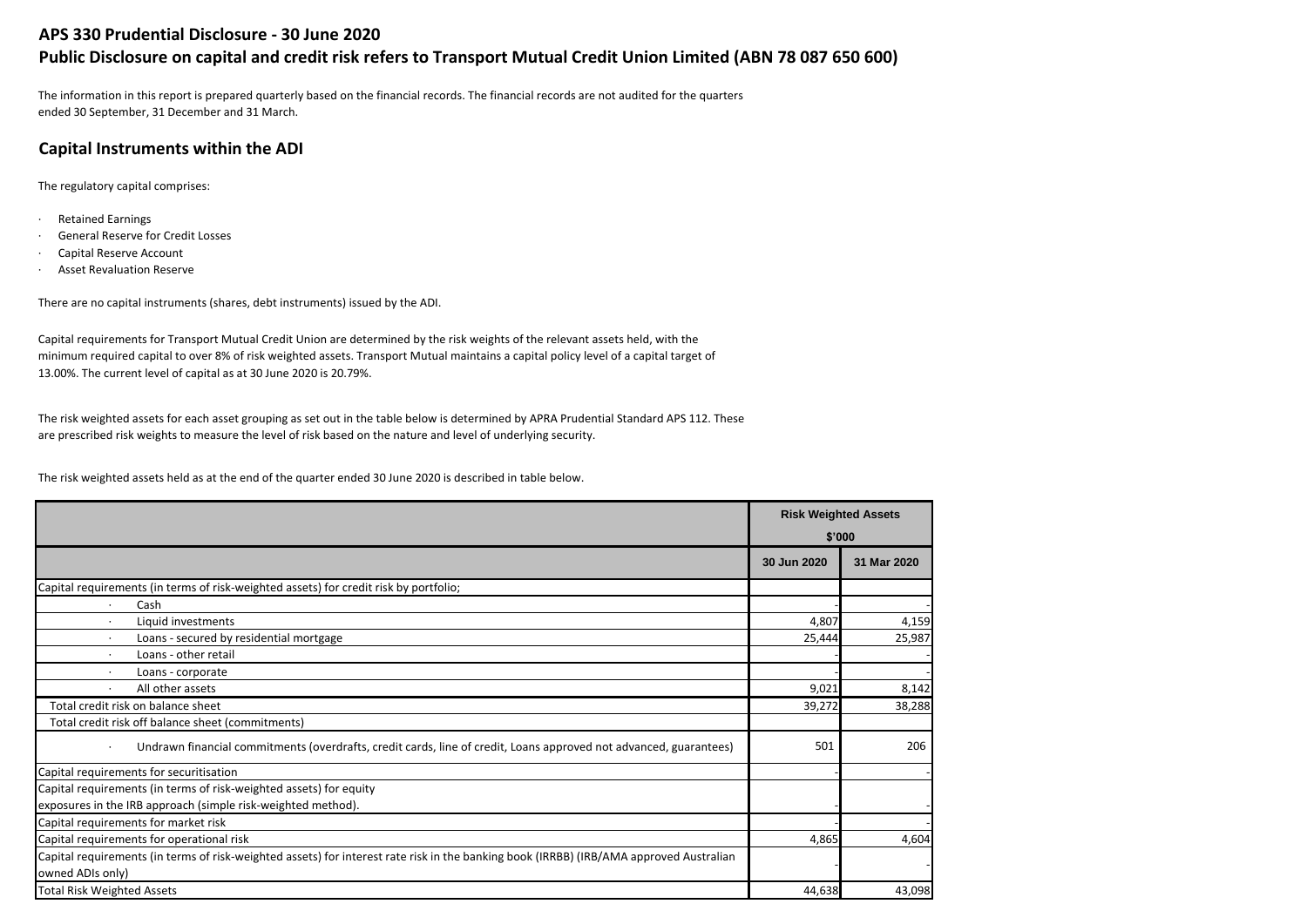### **Capital**

The capital held by Transport Mutual exceeds the policy and minimum capital prescribed by APRA Prudential Standards.

The capital ratio is the amount of capital described in the table below divided by total risk weighted assets.

|                      | Capital \$ '000 |             |
|----------------------|-----------------|-------------|
|                      | 30 Jun 2020     | 31 Mar 2020 |
| Common Equity Tier 1 | 8,729           | 8,327       |
| Tier 1               | 8,729           | 8,327       |
| <b>Total Capital</b> | 9,190           | 8,788       |

|                      | <b>Capital %</b> |             |
|----------------------|------------------|-------------|
|                      | 30 Jun 2020      | 31 Mar 2020 |
| Common Equity Tier 1 | 19.56%           | 19.32%      |
| Tier 1               | 19.56%           | 19.32%      |
| <b>Total Capital</b> | 20.59%           | 20.39%      |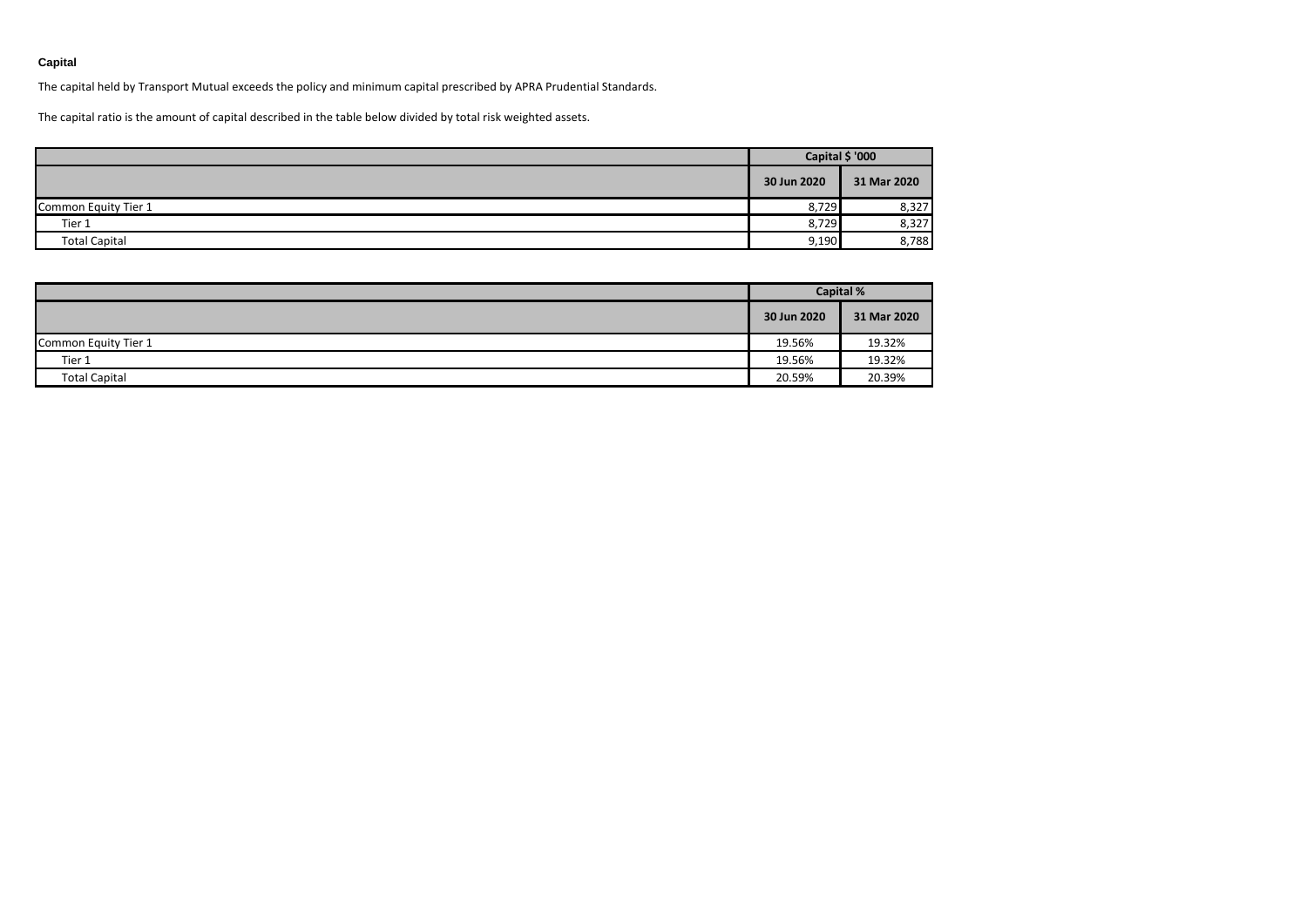#### **CREDIT RISK – INVESTMENTS**

Surplus cash not invested in loans to members are held in high quality liquid assets (HQLA) or other investments according to Transport Mutual's Liquidity Policy. This includes the funds required to be held to meet withdrawal of deposits by members.

Transport Mutual uses the ratings of reputable ratings agencies to assess the credit quality of all investment exposures, where applicable, using the credit quality assessment scale in APRA prudential Guidance in APS112.

The exposure values associated with each credit quality step are as follows.

#### **Credit Risk Investments**

| 30 Jun 2020                          |                |                       |                                      |           |
|--------------------------------------|----------------|-----------------------|--------------------------------------|-----------|
|                                      | Carrying Value | <b>Past Due Value</b> | <b>Impaired</b><br><b>Facilities</b> | Provision |
|                                      | \$′000         | \$′000                | \$'000                               | \$′000    |
| Cuscal - Rated A                     | 8,586          |                       |                                      |           |
| Banks - Rated AA and above           | 6,478          |                       |                                      |           |
| Banks - Rated below AA               |                |                       |                                      |           |
| Credit Unions - Rated below AA       |                |                       |                                      |           |
| Unrated Institutions - Credit Unions |                |                       |                                      |           |
| Total                                | 15,064         |                       |                                      |           |

| 31 Mar 2020                          |        |                                 |                               |           |
|--------------------------------------|--------|---------------------------------|-------------------------------|-----------|
|                                      |        | Carrying Value   Past Due Value | Impaired<br><b>Facilities</b> | Provision |
|                                      | \$′000 | \$′000                          | \$'000                        | \$′000    |
| Cuscal - Rated A                     | 15,323 |                                 |                               |           |
| Banks - Rated AA and above           | 2,486  |                                 |                               |           |
| Banks - Rated below AA               |        |                                 |                               |           |
| Credit Unions - Rated below AA       |        |                                 |                               |           |
| Unrated Institutions - Credit Unions |        |                                 |                               |           |
| Total                                | 17,809 |                                 |                               |           |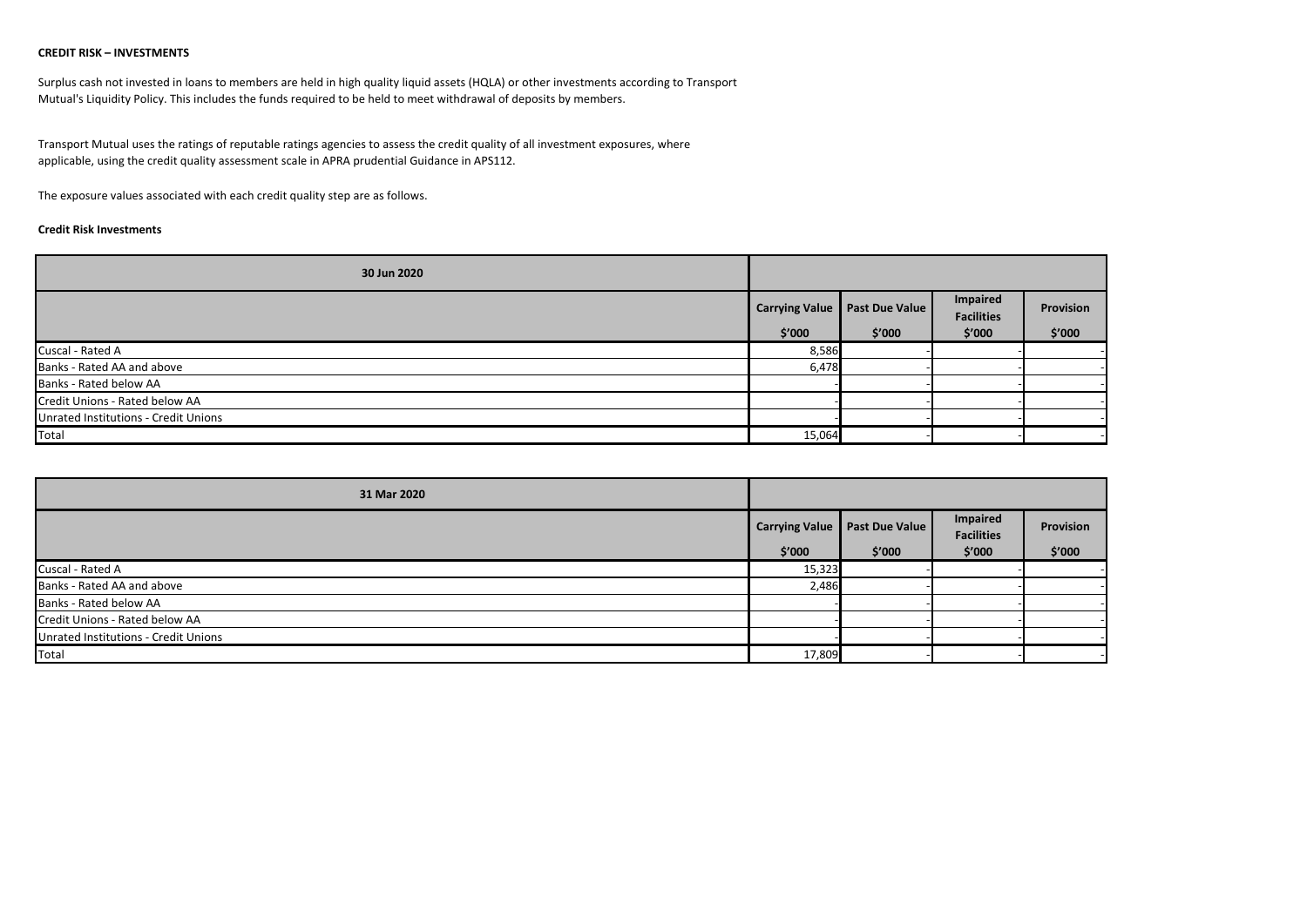#### **CREDIT RISK – LOANS**

The classes of loans entered into is limited to loans, commitments and other non-market off-balance sheet exposures. Transport Mutual does not enter into debt securities, and over-thecounter derivatives.

#### **Impairment details**

The level of impaired loans by class of loan is set out below. In the note below:

- · Carrying Value is the amount of the balance sheet gross of provision.
- Past due loans is the 'on balance sheet' loan balances which are behind in repayments past due by 90 days or more but not impaired.
- · Impaired loans are the 'on balance sheet' loan balances which are at risk of not meeting all principle and interest repayments over time.
- · Provision for impairment is the amount of the impairment provision allocated to the class of impaired loans.
- · The losses in the period equate to the additional provisions set aside for impaired loans, and bad debts written off in excess of previous provision allowances.

The impaired loans are generally not secured against residential property. Some impaired loans are secured by bill of sale over motor vehicles or other assets of varying value. It is not practicable to determine the fair value of all collateral as at the balance date due to the variety of assets and their condition. The analysis of Transport Mutual's loans by class is as follows:

#### **Credit Risk Loans**

| 30 Jun 2020               |                                                                    |                                                          |                                                                                             |                                         |                                                                          |                                                                                 |
|---------------------------|--------------------------------------------------------------------|----------------------------------------------------------|---------------------------------------------------------------------------------------------|-----------------------------------------|--------------------------------------------------------------------------|---------------------------------------------------------------------------------|
| <b>Loans Portfolio</b>    | <b>Gross exposure</b><br>value-Average<br>for the period<br>\$′000 | <b>Carrying value</b><br>Financial<br>Position<br>\$′000 | <b>Commitments</b><br>on Statement of (redraws, credit)<br>facilities<br>undrawn)<br>\$′000 | <b>Past Due</b><br>facilities<br>\$′000 | <b>Specific</b><br><b>Provision as</b><br>at end of<br>quarter<br>\$′000 | Increase in<br>specific<br>provision and<br>write- offs in<br>quarter<br>\$′000 |
| Mortgage secured          | 71,714                                                             | 70,905                                                   | 1,430                                                                                       |                                         |                                                                          |                                                                                 |
| Personal                  | 5,900                                                              | 6,147                                                    |                                                                                             |                                         | 122                                                                      | (3)                                                                             |
| Overdrafts & Credit Cards | 54                                                                 | 50                                                       |                                                                                             |                                         |                                                                          |                                                                                 |
| Corporate borrowers       |                                                                    |                                                          |                                                                                             |                                         |                                                                          |                                                                                 |
| Total                     | 77,668                                                             | 77,102                                                   | 1,430                                                                                       |                                         | 122                                                                      | (3)                                                                             |

| 31 Mar 2020               |                                                             |                                                   |                                                                                             |                                         |                                                                          |                                                                                 |
|---------------------------|-------------------------------------------------------------|---------------------------------------------------|---------------------------------------------------------------------------------------------|-----------------------------------------|--------------------------------------------------------------------------|---------------------------------------------------------------------------------|
| <b>Loans Portfolio</b>    | Gross exposure<br>value-Average<br>for the period<br>\$′000 | Carrying value<br>Financial<br>Position<br>\$′000 | <b>Commitments</b><br>on Statement of (redraws, credit)<br>facilities<br>undrawn)<br>\$′000 | <b>Past Due</b><br>facilities<br>\$′000 | <b>Specific</b><br><b>Provision as</b><br>at end of<br>quarter<br>\$′000 | Increase in<br>specific<br>provision and<br>write- offs in<br>quarter<br>\$′000 |
| Mortgage secured          | 72,715                                                      | 72,523                                            | 588                                                                                         |                                         |                                                                          |                                                                                 |
| Personal                  | 5,450                                                       | 5,653                                             |                                                                                             |                                         | 125                                                                      | 11                                                                              |
| Overdrafts & Credit Cards | 59                                                          | 57                                                |                                                                                             |                                         |                                                                          |                                                                                 |
| Corporate borrowers       |                                                             |                                                   |                                                                                             |                                         |                                                                          |                                                                                 |
| Total                     | 78,224                                                      | 78,233                                            | 588                                                                                         |                                         | 125                                                                      | 11                                                                              |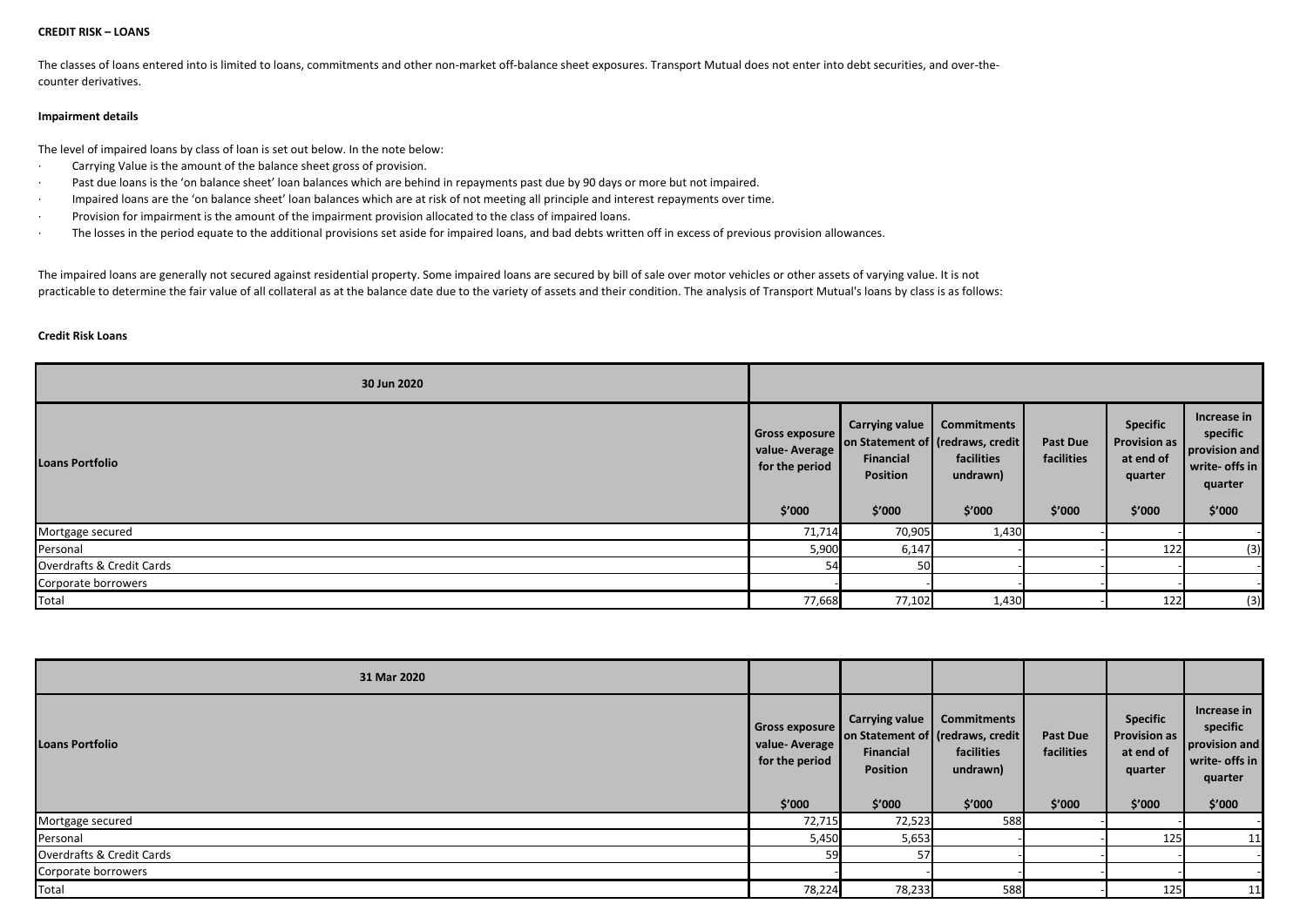#### **GENERAL RESERVE FOR CREDIT LOSSES**

In addition to the above provision for impairment, the Board has recognised the need to make an allocation from retained earnings to ensure there is adequate protection for members against the prospect that some members will experience loan repayment difficulties in the future.

#### **General Reserve for Credit Losses**

|                                          | 30 Jun 2020 | 31 Mar 2020 |
|------------------------------------------|-------------|-------------|
|                                          | \$′000      | \$'000      |
| <b>General Reserve for Credit Losses</b> | 461         | 461         |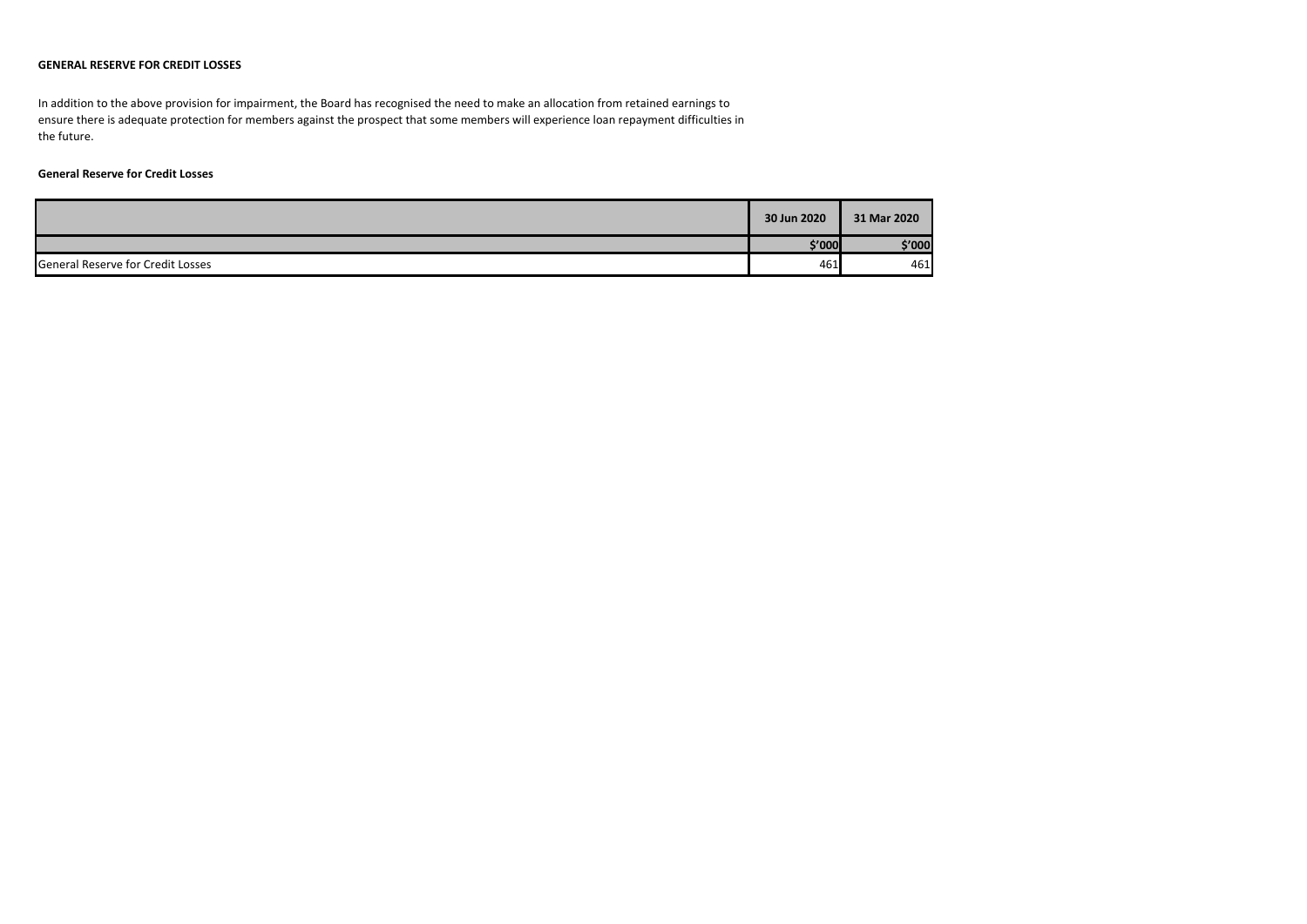# **Loans with COVID-19 related repayment deferrals as at 30th June 2020**

Number of mortgage loans with *fully deferred* repayments due to COVID-19 impacts – 16 Value of mortgage loans with *fully deferred* repayments due to COVID-19 impacts – \$5,619,761

Number of mortgage loans with *partially deferred* repayments due to COVID-19 impacts -9 Value of mortgage loans with *partially deferred* repayments due to COVID-19 impacts – \$2,654,477

Number of personal loans with *fully deferred* repayments due to COVID-19 impacts – 10 Value of personal loans with *fully deferred* repayments due to COVID-19 impacts – \$230,029

Number of personal loans with *partially deferred* repayments due to COVID-19 impacts -3 Value of personal loans with *partially deferred* repayments due to COVID-19 impacts – \$102,804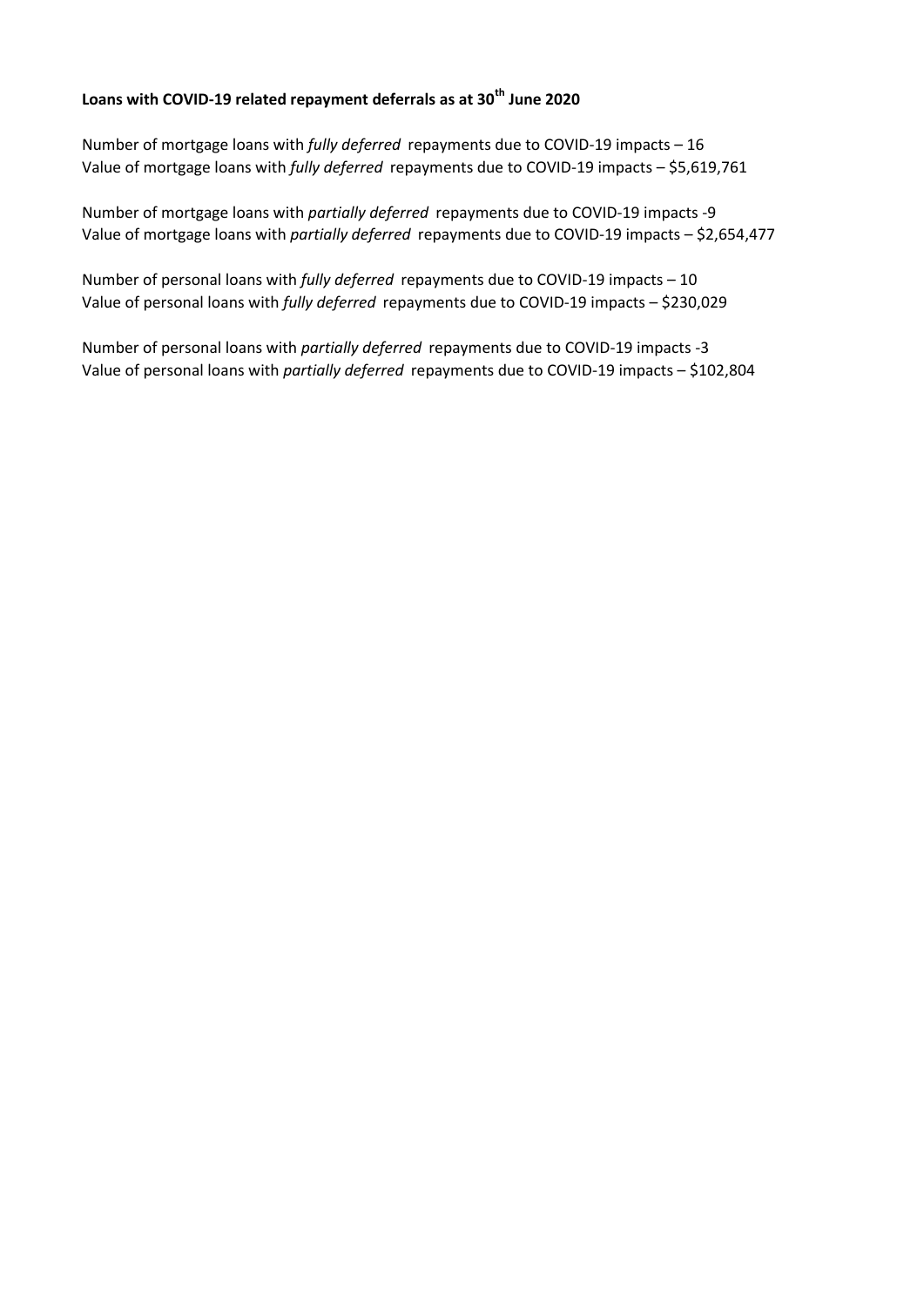| APS 330            | Transport Mutual Credit Union - Remuneration Disclosures                                                                                                                                                                                                                                                                                                                                                                                                                                                                                                                                                                                                                                                                                                                                                                                                          |
|--------------------|-------------------------------------------------------------------------------------------------------------------------------------------------------------------------------------------------------------------------------------------------------------------------------------------------------------------------------------------------------------------------------------------------------------------------------------------------------------------------------------------------------------------------------------------------------------------------------------------------------------------------------------------------------------------------------------------------------------------------------------------------------------------------------------------------------------------------------------------------------------------|
| Public             |                                                                                                                                                                                                                                                                                                                                                                                                                                                                                                                                                                                                                                                                                                                                                                                                                                                                   |
| <b>Disclosures</b> |                                                                                                                                                                                                                                                                                                                                                                                                                                                                                                                                                                                                                                                                                                                                                                                                                                                                   |
| (a)                | As required under the TMCU Corporate Governance Policy, the entire<br>$\bullet$<br>Board serves as the Remuneration Committee (RC). The RC operates<br>under its own Charter and meets once per year and considers executive<br>remuneration matters.<br>The RC may employ external data from a number of sources to inform<br>٠<br>decisions on executive remuneration.<br>The scope of the TMCU Remuneration Policy is to ensure that the Credit<br>٠<br>Union's remuneration arrangements align with its own circumstances and<br>advance the Credit Union's mission of serving the interests of its Members.<br>The RC considers remuneration matters in relation to three senior<br>$\bullet$<br>managers / responsible officers of TMCU, as defined in APRA standard CPS<br>510. TMCU has no 'material risk takers' as defined in APRA standard APS<br>330. |
| (b)                | Key features and objectives of TMCU's Remuneration Policy include<br>$\bullet$                                                                                                                                                                                                                                                                                                                                                                                                                                                                                                                                                                                                                                                                                                                                                                                    |
|                    | encouraging behaviour that supports the Credit Union's long-term<br>financial soundness and its risk management framework, and to align with<br>prudent risk-taking and incorporate adjustments which reflect the<br>outcomes of business activities.<br>The RC reviewed the Remuneration Policy in the past 12 months. There                                                                                                                                                                                                                                                                                                                                                                                                                                                                                                                                     |
|                    | were no material changes made to the policy.                                                                                                                                                                                                                                                                                                                                                                                                                                                                                                                                                                                                                                                                                                                                                                                                                      |
|                    | The Credit Union policy is to mitigate the risk that the remuneration of<br>$\bullet$<br>employees may conflict with the objectives of this policy by not paying<br>performance based remuneration.                                                                                                                                                                                                                                                                                                                                                                                                                                                                                                                                                                                                                                                               |
| (c)                | The RC considers the risk management framework to which TMCU is<br>$\bullet$<br>exposed and the degree to which the senior managers have addressed<br>those material risks in the performance of their duties, when assessing<br>performance and remuneration. Consideration may be given to data from<br>external sources including internal and external audit, and regulatory<br>reporting.                                                                                                                                                                                                                                                                                                                                                                                                                                                                    |
|                    | These data may be qualitative or quantitative in nature.                                                                                                                                                                                                                                                                                                                                                                                                                                                                                                                                                                                                                                                                                                                                                                                                          |
|                    | Ad-hoc projects or events may also factor into the consideration of senior<br>management performance.                                                                                                                                                                                                                                                                                                                                                                                                                                                                                                                                                                                                                                                                                                                                                             |
| (d)                | The RC takes into account key budgetary performance indicators including<br>٠                                                                                                                                                                                                                                                                                                                                                                                                                                                                                                                                                                                                                                                                                                                                                                                     |
|                    | capital adequacy, after-tax surplus, asset growth and lending data to<br>inform senior management performance assessment. An individual senior<br>manager's remuneration may also reflect their own performance<br>achievements in relation to their employment contract, if warranted.<br>Remuneration adjustments are not automatic and in a weak year of<br>٠<br>performance or at the RC discretion, adjustments may be declined.                                                                                                                                                                                                                                                                                                                                                                                                                             |
| $(e)$ and $(f)$    | TMCU does not pay variable or deferred remuneration.<br>٠                                                                                                                                                                                                                                                                                                                                                                                                                                                                                                                                                                                                                                                                                                                                                                                                         |
| (g)                | TMCU does not remunerate the RC. The RC met once during the past year.<br>٠                                                                                                                                                                                                                                                                                                                                                                                                                                                                                                                                                                                                                                                                                                                                                                                       |
| (h)                | No TMCU employee received variable remuneration during the past year.<br>٠                                                                                                                                                                                                                                                                                                                                                                                                                                                                                                                                                                                                                                                                                                                                                                                        |
|                    | No TMCU employee received a guaranteed bonus during the past year.                                                                                                                                                                                                                                                                                                                                                                                                                                                                                                                                                                                                                                                                                                                                                                                                |
|                    | No TMCU employee received a sign-on award during the past year.<br>No TMCU employee received a termination payment during the past year.<br>٠                                                                                                                                                                                                                                                                                                                                                                                                                                                                                                                                                                                                                                                                                                                     |